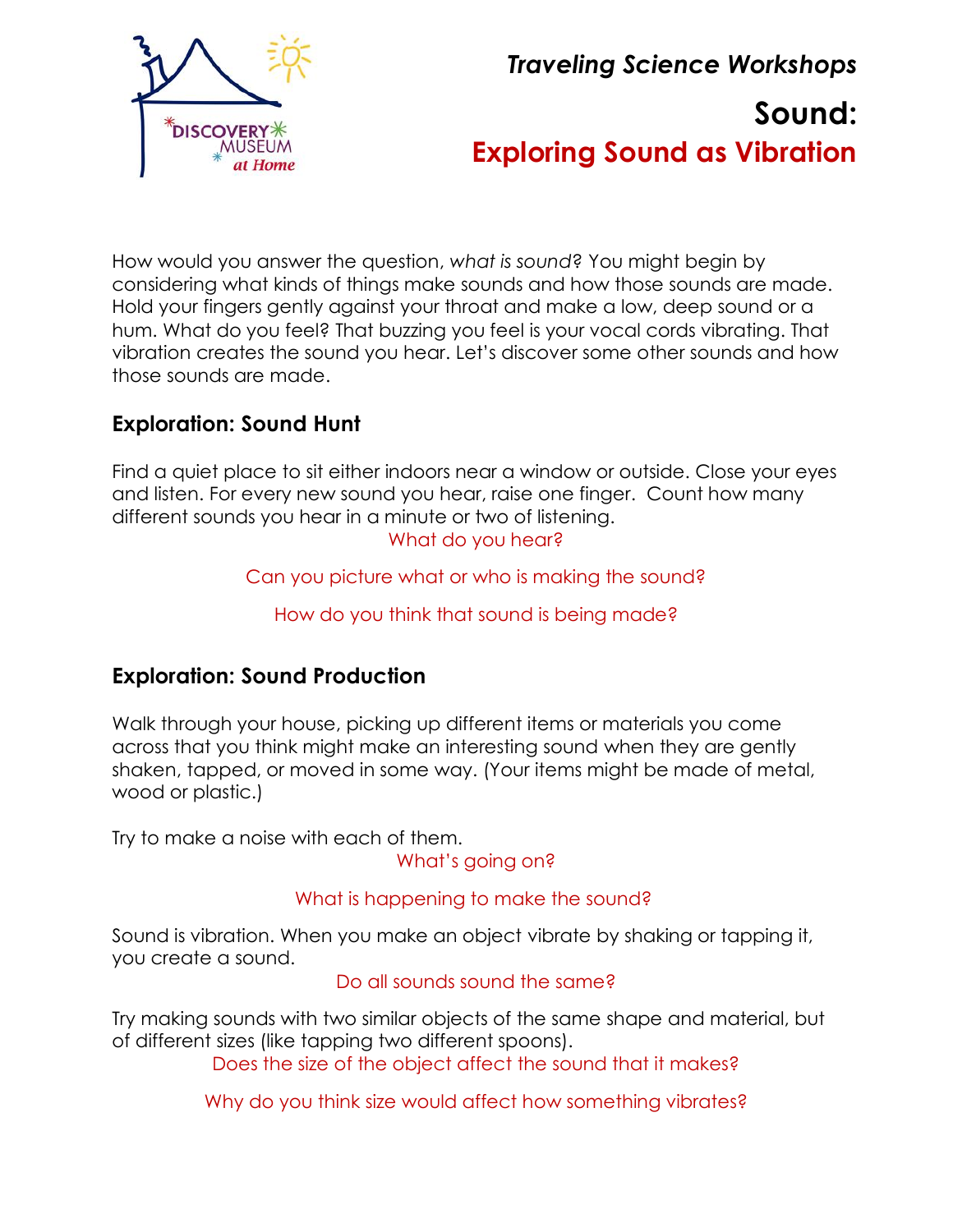

## **Exploration: Make a Soundtrack**

Reading stories out loud is fun and can be even more interesting if you add sound effects. In the olden days, we didn't have TVs or computers and smart phones with video capabilities. People listened to stories being told or acted out over the radio. The performance often included different actors reading lines and there was often a sound effects technician who created sounds that matched the storyline. That still happens today in movies, where background music and other sounds that go along with the storyline are added to make the story feel even more real.

Imagine that you are adding sound effects to the following story. Below is a list of materials you can use to create the sound effects listed.

#### **Sound Effects and Supplies**

- **Foghorn** blow across a clean plastic or glass bottle filled with a small amount of water. You can vary the pitch by adjusting the amount of water used in the bottle.
- **Crackling fire** crumple a piece of plastic cellophane, waxed paper, or aluminum foil
- **Rain falling** put  $\frac{1}{4}$  cup of dried peas or rice in a metal pie or cake pan. Gently move the peas/rice around the pan in a circular motion. For a gentler rain, use salt in place of the peas or rice.
- **Horse galloping or walking on a street** hold a small wooden bowl or thick plastic container upside down in each hand and slap the open end of the bowl down on a table, one at a time. Repeat over and over, quickly or slowly depending on whether the horse is trotting or galloping.
- **Horse galloping or walking on grass** hold a small wooden bowl or thick plastic container upside down in each hand and slap the open end of the bowl down on a towel covering the table, one at a time. Repeat over and over, quickly or slowly depending on whether the horse is trotting or galloping.
- **Train traveling along a track** wrap two blocks with sheets of sandpaper and secure with tape. Rub the two blocks together, slowly to begin, and then pick up speed.
- **A voice on the telephone** speak into a small plastic cup or container

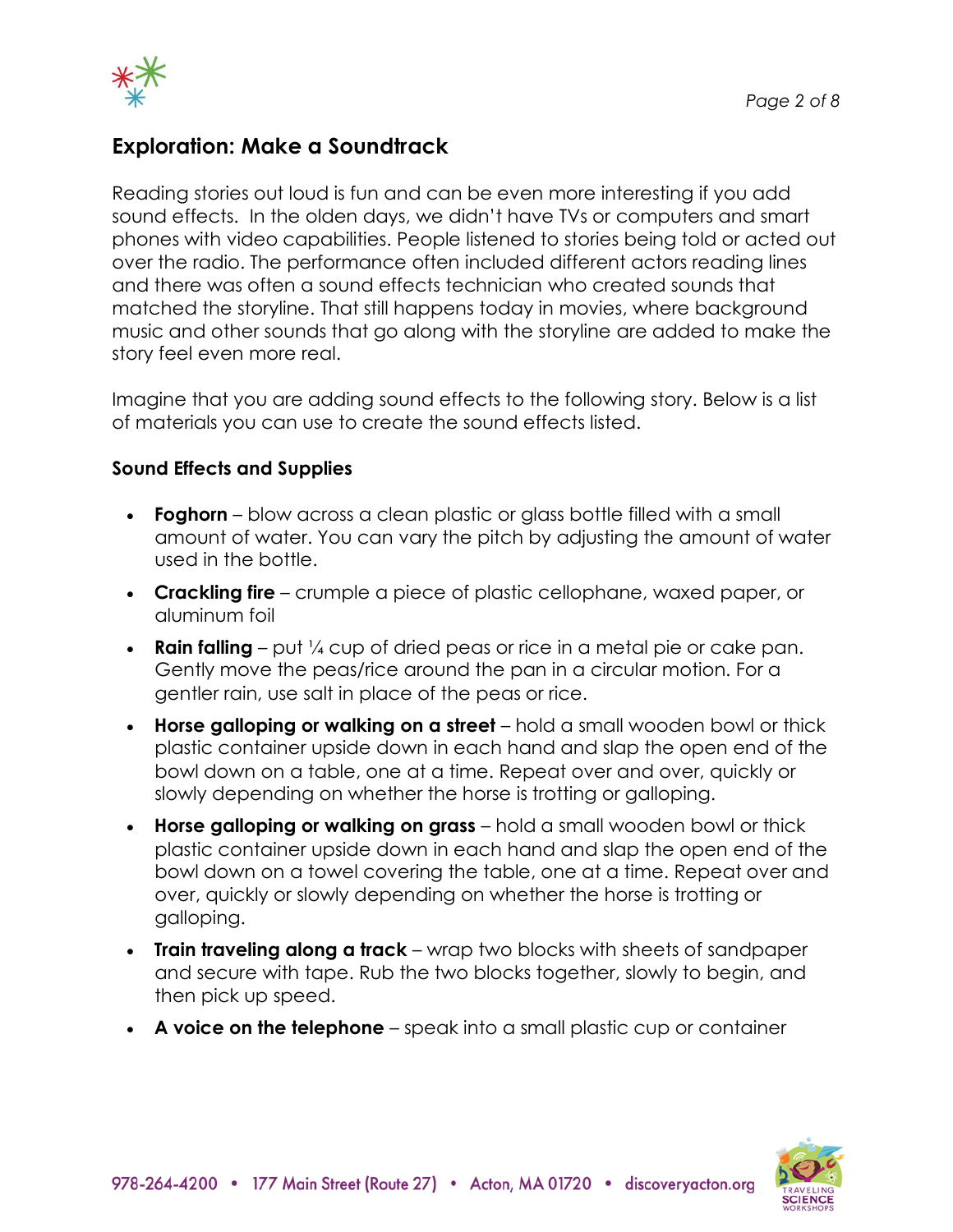

- **Ocean waves** put an assortment of dried peas or rice and some gravel or small rocks in a long box or tube. Tape the box closed or seal the ends of the tube with tape or plastic wrap and rubber bands. Rhythmically lift and lower each end so that the contents move slowly from one end to the other and crash into the ends of the box or the bottoms of the tube.
- **Wind** support two strips of wood between two chairs that are spread apart and pull a silky scarf up and over the tops of the wood, scraping the scarves against the wood
- **Thunder** hold a cookie sheet or other thin metal cake pan and hit with the palm of your hand or tennis ball. Experiment with how hard you hit the pan and with different rhythmic patterns.
- **Rustling** crumple up some leaves, newspaper, or other kind of paper

#### **What to do**

Lay your sound effect supplies out in front of you for easy access, then practice reading through the story below, first without sound effects.

Then, read the story and add the sound effects when directed in the story. You can record yourself reading the story with the sound effects on a cell phone or other device and then play it back for yourself and an audience.

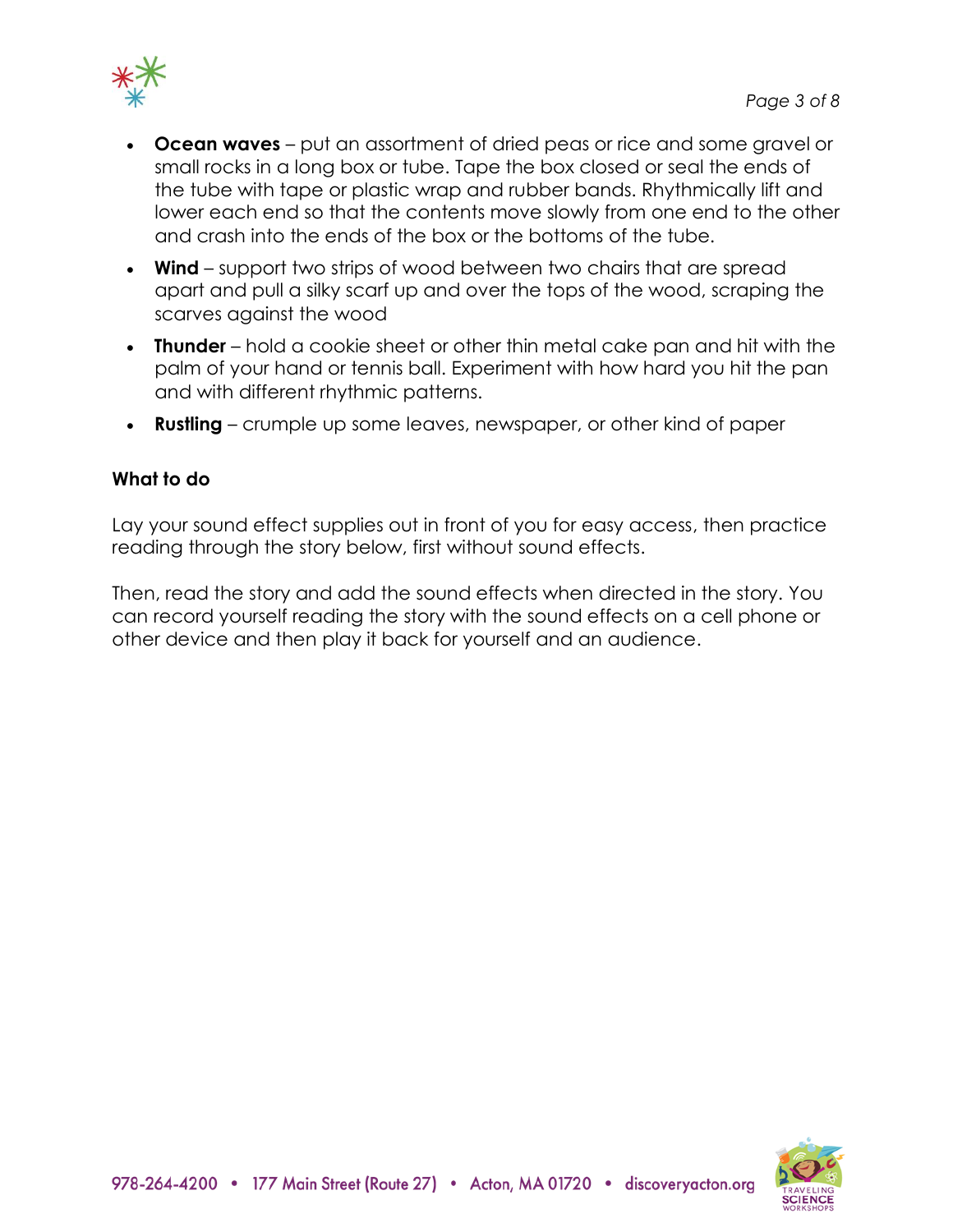

# **The Foggy Bottom Monster**

| One day, Molly called her friend Travis on the<br>phone.                                                                 |                                                      |
|--------------------------------------------------------------------------------------------------------------------------|------------------------------------------------------|
| "Travis, would you like to go camping together<br>tomorrow?" she said. "I know a really great place<br>to go!"           | Create the sound of<br>Molly's voice on the<br>phone |
| "That would be great!" said Travis.                                                                                      | Create the sound of<br>Travis' voice on the<br>phone |
|                                                                                                                          |                                                      |
| So the next day, Travis and Molly went camping at<br>Foggy Bottom Park.                                                  | Play foghorn                                         |
| It was their favorite place to go because of the<br>beautiful ocean on one side and the majestic<br>woods on the other.  | Create the sound of<br>ocean waves                   |
| There were a lot of trails for hikers as well as<br>horseback riders.                                                    | Make the sound of<br>horses galloping on<br>grass    |
|                                                                                                                          |                                                      |
| After their day of hiking, they set up camp and lit a<br>campfire.                                                       | Make the sound of<br>crackling fire                  |
| By the light of the campfire, Molly told Travis the<br>story of the Foggy Bottom Monster.                                | Play foghorn                                         |
|                                                                                                                          |                                                      |
| "The Foggy Bottom Monster was big, green, and<br>slimy with red, piercing eyes and a crooked<br>smile with fierce fangs. | Play foghorn                                         |
| The monster made the noise of a crackling fire                                                                           | Create the sound of<br>a crackling fire              |
| and lived in the ocean.                                                                                                  | Create the sound of<br>ocean waves                   |
| Only in rainstorms,                                                                                                      | Create the sound of<br>falling rain                  |

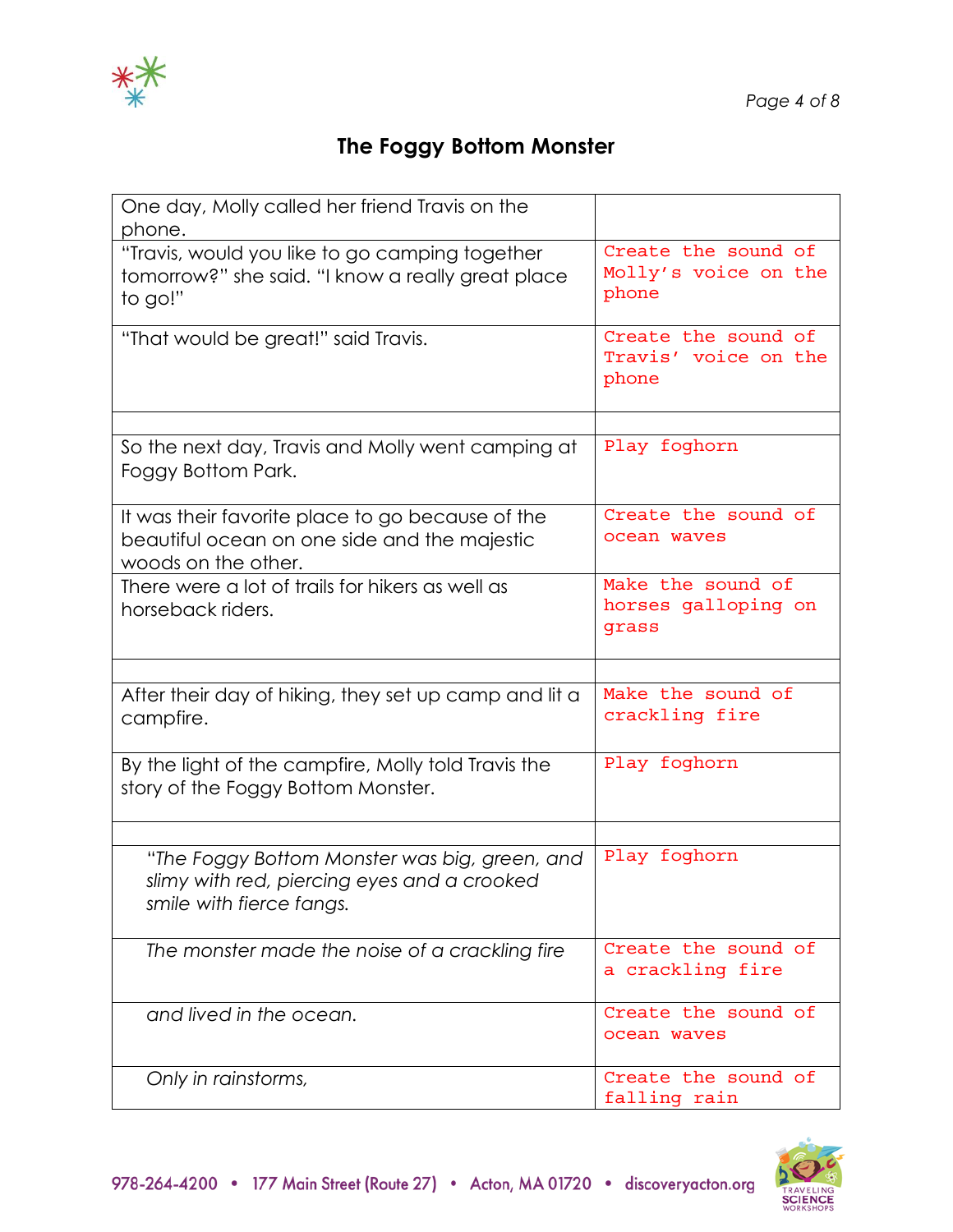

|                                                                                                                             | followed by sound of<br>thunder                   |
|-----------------------------------------------------------------------------------------------------------------------------|---------------------------------------------------|
| when he heard the sound of a train from the<br>distant track,                                                               | Create the sound of<br>a moving train             |
| would he leave his ocean home.                                                                                              | Create the sound of<br>ocean waves                |
| Then, once in the woods, it was rumored that he<br>would search for hikers----to eat!"                                      |                                                   |
| After Molly finished telling the story, both she and<br>Travis were very nervous and jumped at every<br>sound from the fire | Create the sound of<br>a crackling fire           |
| any ocean waves they heard                                                                                                  | Create the sound of<br>ocean wayes                |
| and the sound of the train traveling along the<br>distant track.                                                            | Create the sound of<br>a moving train             |
| After a long night of not sleeping, they decided to<br>head back along the trail to home.                                   |                                                   |
| As they hiked, they saw several horseback riders<br>galloping on the soft, grassy trails.                                   | Make the sound of<br>horses galloping on<br>grass |
| Soon, the wind began to blow,                                                                                               | Create the sound of<br>wind                       |
| and the sky grew dark, and it began to rain.                                                                                | Create the sound of<br>falling rain               |
| Thunder could be heard from far away, and the<br>leaves beneath their feel swirled around them.                             | Create the sound of<br>thunder                    |
| A thick fog rolled in.                                                                                                      | Play foghorn                                      |
| Travis and Molly started to feel a little scared, and<br>so they picked up their pace.                                      |                                                   |

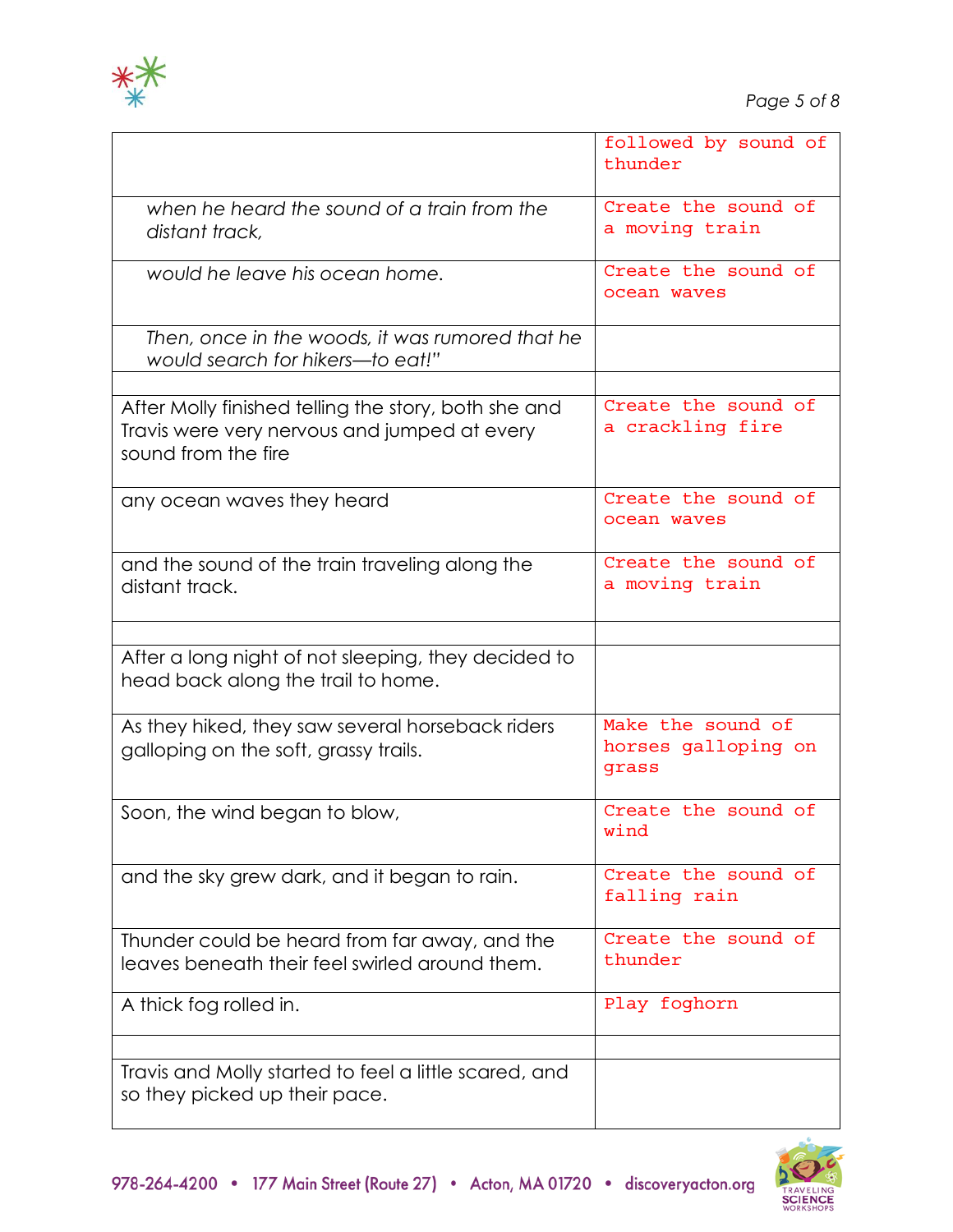

| In the distance, they heard a train                                                                                                                                                   | Create the sound of<br>a moving train      |
|---------------------------------------------------------------------------------------------------------------------------------------------------------------------------------------|--------------------------------------------|
| and then a rustling in a bush!                                                                                                                                                        | Create a rustling<br>sound                 |
| "It is just a chipmunk or squirrel. Don't worry," said<br>Molly.                                                                                                                      |                                            |
| But with each step they took, they heard the sound<br>of a crackling fire                                                                                                             | Create the sound of<br>a crackling fire    |
| just like the sound that the Foggy Bottom Monster<br>makes!                                                                                                                           | Play foghorn                               |
| "It is NOT the Foggy Bottom Monster," said Travis.                                                                                                                                    | Play foghorn                               |
|                                                                                                                                                                                       |                                            |
| "It is just our feet against the dry leaves that is<br>making a sound like a crackling fire," said Travis.                                                                            | Create the sound of<br>a crackling fire    |
| As they walked, the wind got windier,                                                                                                                                                 | Create the sound of<br>wind blowing loudly |
| the fog got foggier,                                                                                                                                                                  | Play foghorn                               |
| and the rain got rainier.                                                                                                                                                             | Create the sound of<br>falling rain        |
| In the distance, the thunder boomed.                                                                                                                                                  | Create the sound of<br>thunder             |
| Travis and Molly moved even faster now. As they                                                                                                                                       | Create the sound of                        |
| hiked, they could hear the ocean waves                                                                                                                                                | ocean waves                                |
| and another train passing by in the distance.                                                                                                                                         | Create the sound of<br>a moving train      |
| They both could not help but think that someone or<br>something was watching them. Then, in a cluster of<br>thorn bushes—they both spotted two red, piercing<br>eyes staring at them! |                                            |

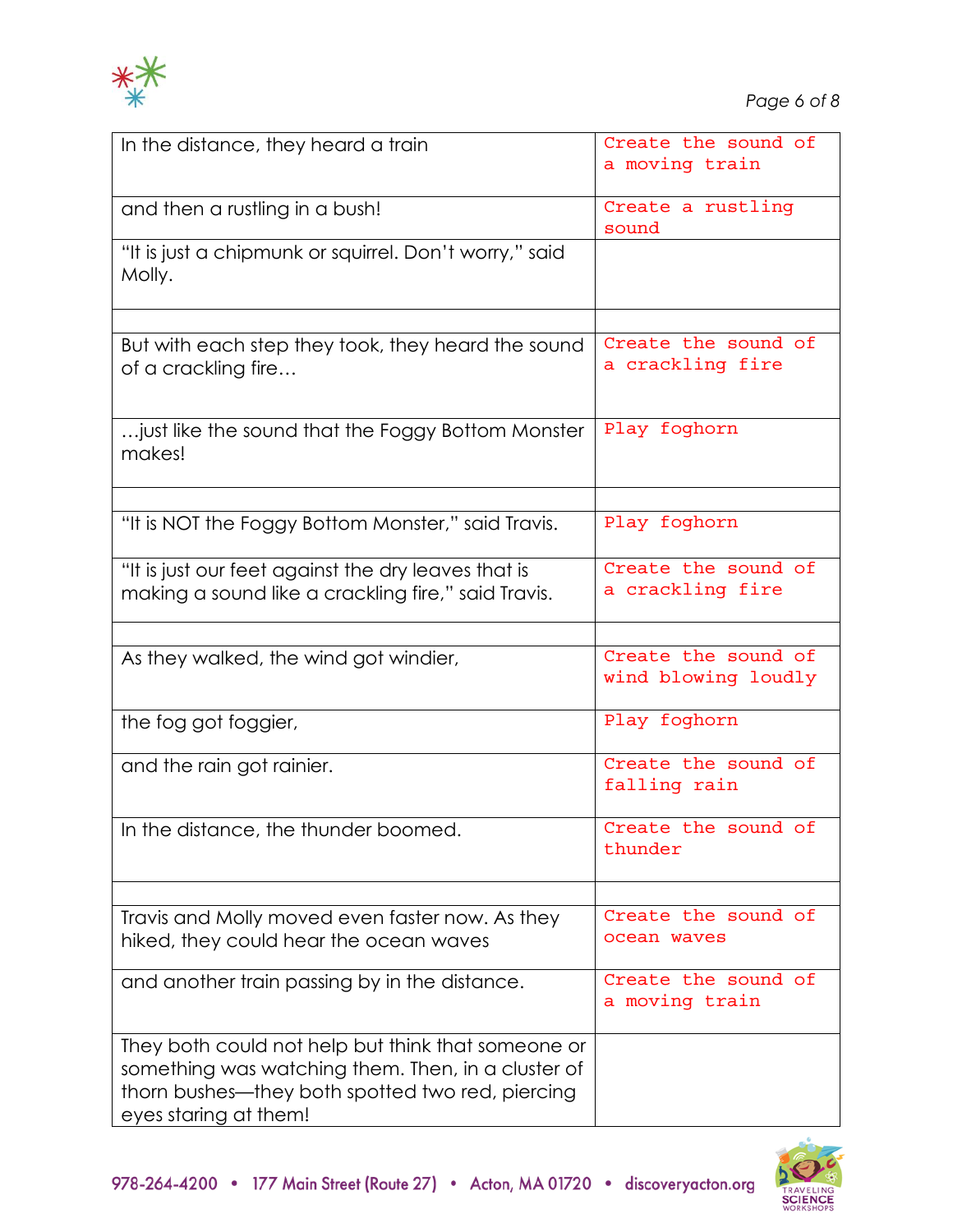

| Travis and Molly both jumped, grabbed each other        |                     |
|---------------------------------------------------------|---------------------|
| and screamed "AHHHHHHHHHHHH!"                           |                     |
|                                                         |                     |
| Out of the bushes came a big, green, slimy monster      |                     |
| with red, piercing eyes and a crooked smile with        |                     |
| fierce fangs.                                           |                     |
|                                                         |                     |
| The monster made the noise of a crackling fire          | Create the sound of |
|                                                         | a crackling fire    |
|                                                         |                     |
|                                                         |                     |
| and then said in a tiny little voice,                   |                     |
| "It's just me, the Foggy Bottom Monster."               | Play foghorn        |
|                                                         |                     |
| "Don't be frightened of me. The thunder scares          | Create the sound of |
| me,"                                                    | thunder             |
|                                                         |                     |
| "and I just like being with people when a rainstorm     | Create the sound of |
| happens."                                               | falling rain        |
|                                                         |                     |
|                                                         |                     |
| Travis and Molly looked at each other, and then at      | Play foghorn        |
| the frightened Foggy Bottom Monster.                    |                     |
|                                                         |                     |
|                                                         |                     |
| The big, green, slimy monster with red, piercing        |                     |
|                                                         |                     |
| eyes and a crooked smile with fierce fangs looked       |                     |
| SO scared.                                              |                     |
|                                                         |                     |
|                                                         |                     |
|                                                         |                     |
| So, Travis and Molly did the only thing they could      | Play foghorn        |
| dothey took the Foggy Bottom Monster's hand,            |                     |
|                                                         |                     |
|                                                         | Create the sound of |
| found a cozy place to sit, and built a campfire.        |                     |
|                                                         | a crackling fire    |
|                                                         |                     |
|                                                         |                     |
| As they toasted some marshmallows with their new        | Create the sound of |
| friend, they all listened to the crackle from the fire, | a crackling fire    |
|                                                         |                     |
| the ocean waves crashing on the beach,                  | Create the sound of |
|                                                         | ocean waves         |